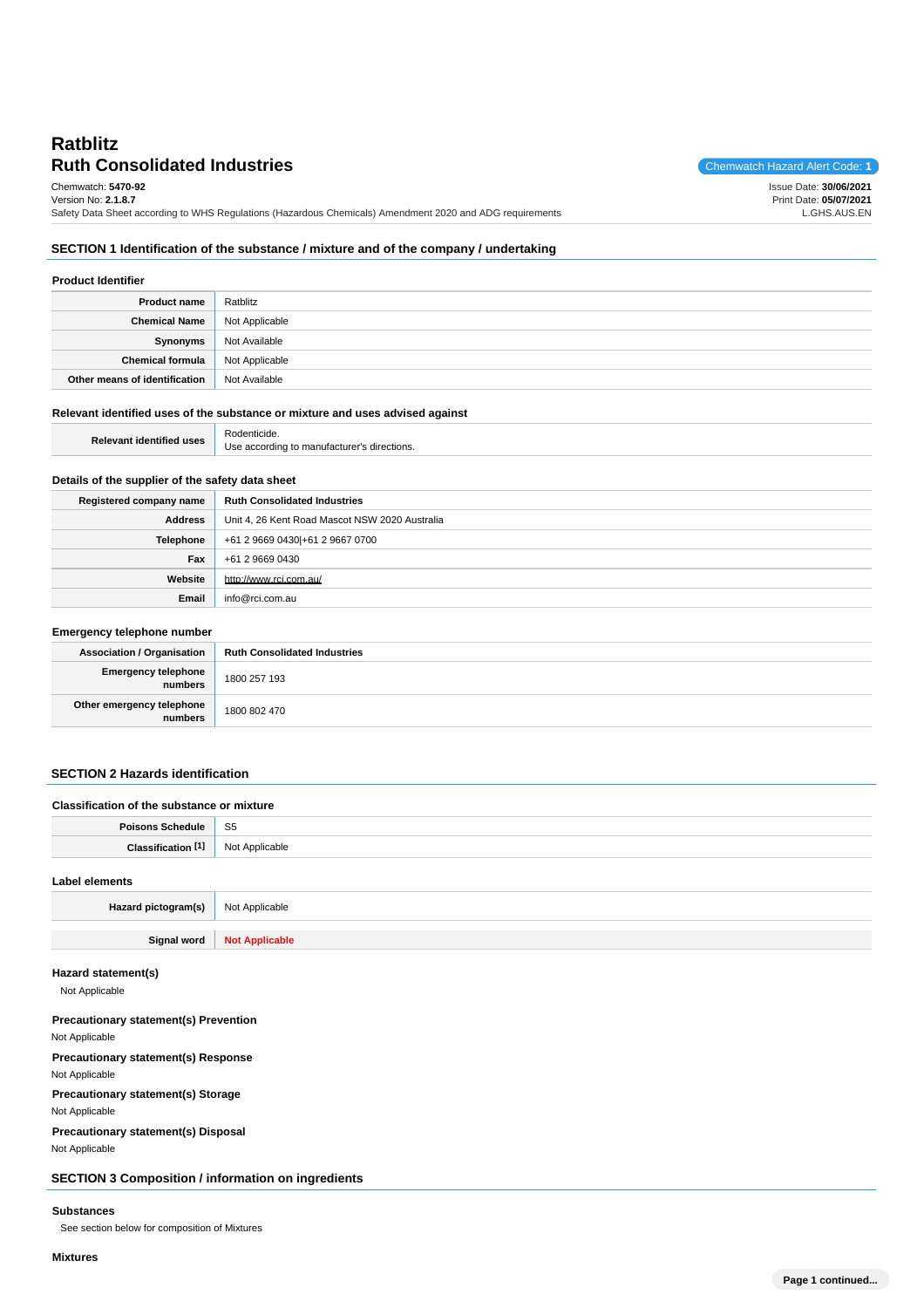**Ratblitz**

| <b>CAS No</b> | %[weight]                                           | Name                                                                                                                                    |
|---------------|-----------------------------------------------------|-----------------------------------------------------------------------------------------------------------------------------------------|
| 81-81-2       | < 0.1                                               | warfarin                                                                                                                                |
| Not Available | >90                                                 | Ingredients determined not to be hazardous                                                                                              |
| Legend:       | Classification drawn from C&L * EU IOELVs available | 1. Classified by Chemwatch; 2. Classification drawn from HCIS; 3. Classification drawn from Requlation (EU) No 1272/2008 - Annex VI; 4. |

#### **SECTION 4 First aid measures**

| Description of first aid measures |                                                                                                                                                                                                                                                                                                                                                                                                                                                                                                                                                                                                                                                                                                                                                                                                                                                                                                                                                                                                                                                                                                                                                                                                                                       |  |  |
|-----------------------------------|---------------------------------------------------------------------------------------------------------------------------------------------------------------------------------------------------------------------------------------------------------------------------------------------------------------------------------------------------------------------------------------------------------------------------------------------------------------------------------------------------------------------------------------------------------------------------------------------------------------------------------------------------------------------------------------------------------------------------------------------------------------------------------------------------------------------------------------------------------------------------------------------------------------------------------------------------------------------------------------------------------------------------------------------------------------------------------------------------------------------------------------------------------------------------------------------------------------------------------------|--|--|
| <b>Eye Contact</b>                | If this product comes in contact with the eyes:<br>▶ Wash out immediately with fresh running water.<br>Ensure complete irrigation of the eye by keeping eyelids apart and away from eye and moving the eyelids by occasionally lifting the upper<br>and lower lids.<br>▶ Seek medical attention without delay; if pain persists or recurs seek medical attention.<br>▶ Removal of contact lenses after an eye injury should only be undertaken by skilled personnel.                                                                                                                                                                                                                                                                                                                                                                                                                                                                                                                                                                                                                                                                                                                                                                  |  |  |
| <b>Skin Contact</b>               | If skin contact occurs:<br>Immediately remove all contaminated clothing, including footwear.<br>Flush skin and hair with running water (and soap if available).<br>Seek medical attention in event of irritation.                                                                                                                                                                                                                                                                                                                                                                                                                                                                                                                                                                                                                                                                                                                                                                                                                                                                                                                                                                                                                     |  |  |
| Inhalation                        | If fumes, aerosols or combustion products are inhaled remove from contaminated area.<br>• Other measures are usually unnecessary.                                                                                                                                                                                                                                                                                                                                                                                                                                                                                                                                                                                                                                                                                                                                                                                                                                                                                                                                                                                                                                                                                                     |  |  |
| Ingestion                         | FIF SWALLOWED, REFER FOR MEDICAL ATTENTION, WHERE POSSIBLE, WITHOUT DELAY.<br>For advice, contact a Poisons Information Centre or a doctor.<br>Urgent hospital treatment is likely to be needed.<br>In the mean time, qualified first-aid personnel should treat the patient following observation and employing supportive measures as indicated<br>by the patient's condition.<br>If the services of a medical officer or medical doctor are readily available, the patient should be placed in his/her care and a copy of the SDS<br>should be provided. Further action will be the responsibility of the medical specialist.<br>If medical attention is not available on the worksite or surroundings send the patient to a hospital together with a copy of the SDS.<br>Where medical attention is not immediately available or where the patient is more than 15 minutes from a hospital or unless instructed<br>otherwise:<br>INDUCE vomiting with fingers down the back of the throat, ONLY IF CONSCIOUS. Lean patient forward or place on left side (head-down<br>position, if possible) to maintain open airway and prevent aspiration.<br><b>NOTE:</b> Wear a protective glove when inducing vomiting by mechanical means. |  |  |

#### **Indication of any immediate medical attention and special treatment needed**

Acute clinical effects depend on the site of haemorrhage and include haemoptysis, haematuria, gastrointestinal bleeding, abdominal or back pain (retroperitoneal haemorrhage), haemarthrosis, epistaxis and bleeding gums, cerebrovascular accidents (with occasional paralysis) and multiple ecchymoses and/or haematomata especially of the elbows, knees and buttocks.

- Activated charcoal or cathartics are usually all that is needed in accidental ingestion of coumarin-based rodenticides. Ipecac is indicated within 2-3 hours of exposure if more than 0.25 mg/kg of warfarin or any superwarfarin compound is ingested.
- The decision to admit is based on an initial prolongation of the prothrombin time or massive overdose.
- Antidotes for serious ingestions are Vitamin K1 (Mephyton, Phytomenadion, Koakian) (10-25 mg orally for adults; 5-10 mg orally for children) and Aqua Mephyton (5-10 mg intramuscularly for adults; 1-5 mg intramuscularly for children). Only in victims who are bleeding severely or otherwise in severe distress should the drug be given intravenously and then at a rate no faster than 1 mg/min.
- Vitamin K3 (menadione) and K4 (menadiol) are not effective antidotes.
- **CAUTION:** Large doses of vitamin K in premature or neonatal infants have produced haemolytic anaemia, Heinz Body formation, jaundice and kernicterus.
- Superwarfarin overdose requires large doses of Vitamin K1 (40 mg/kg), constant monitoring and prolonged observation until the prothrombin time returns to normal after cessation of Vitamin K1 therapy.
- Fresh-frozen plasma and fresh blood (to supply accessory coagulation factors) may be needed for acute bleeding.
- Cholestyramine 4 gm, three times daily for ten days can decrease plasma half-life by preventing enterohepatic recycling. [ELLENHORN BARCELOUX: Medical Toxicology] [GOSSELIN, SMITH HODGE: Clinical Toxicology of Commercial Products]

### **SECTION 5 Firefighting measures**

#### **Extinguishing media**

- ▶ There is no restriction on the type of extinguisher which may be used.
- Use extinguishing media suitable for surrounding area.

#### **Special hazards arising from the substrate or mixture**

| Fire Incompatibility           | Avoid contamination with oxidising agents i.e. nitrates, oxidising acids, chlorine bleaches, pool chlorine etc. as ignition may result                                                                                                                                                                                                                                                                                                                                                                                                               |  |  |
|--------------------------------|------------------------------------------------------------------------------------------------------------------------------------------------------------------------------------------------------------------------------------------------------------------------------------------------------------------------------------------------------------------------------------------------------------------------------------------------------------------------------------------------------------------------------------------------------|--|--|
| <b>Advice for firefighters</b> |                                                                                                                                                                                                                                                                                                                                                                                                                                                                                                                                                      |  |  |
| <b>Fire Fighting</b>           | Alert Fire Brigade and tell them location and nature of hazard.<br>▶ Wear breathing apparatus plus protective gloves in the event of a fire.<br>Prevent, by any means available, spillage from entering drains or water courses.<br>Use fire fighting procedures suitable for surrounding area.<br>DO NOT approach containers suspected to be hot.<br>Cool fire exposed containers with water spray from a protected location.<br>If safe to do so, remove containers from path of fire.<br>Equipment should be thoroughly decontaminated after use. |  |  |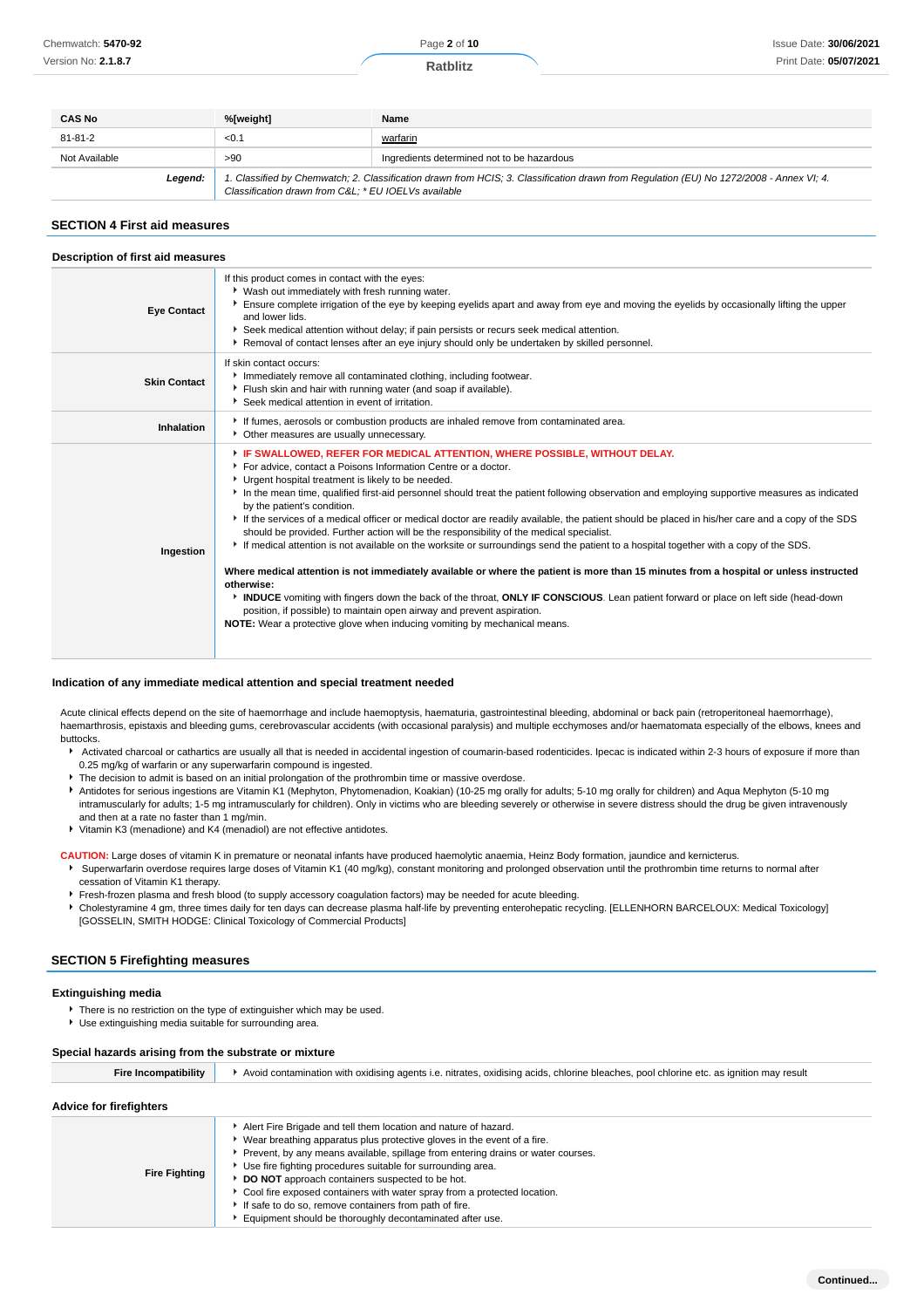| <b>Fire/Explosion Hazard</b> | Solid which exhibits difficult combustion or is difficult to ignite.<br>Avoid generating dust, particularly clouds of dust in a confined or unventilated space as dusts may form an explosive mixture with air, and<br>any source of ignition, i.e. flame or spark, will cause fire or explosion.<br>> Dust clouds generated by the fine grinding of the solid are a particular hazard; accumulations of fine dust (420 micron or less) may burn<br>rapidly and fiercely if ignited; once initiated larger particles up to 1400 microns diameter will contribute to the propagation of an explosion.<br>A dust explosion may release large quantities of gaseous products; this in turn creates a subsequent pressure rise of explosive force capable<br>of damaging plant and buildings and injuring people.<br>▶ Usually the initial or primary explosion takes place in a confined space such as plant or machinery, and can be of sufficient force to damage<br>or rupture the plant. If the shock wave from the primary explosion enters the surrounding area, it will disturb any settled dust layers, forming a<br>second dust cloud, and often initiate a much larger secondary explosion. All large scale explosions have resulted from chain reactions of this<br>type.<br>▶ Dry dust can also be charged electrostatically by turbulence, pneumatic transport, pouring, in exhaust ducts and during transport.<br>▶ Build-up of electrostatic charge may be prevented by bonding and grounding.<br>▶ Powder handling equipment such as dust collectors, dryers and mills may require additional protection measures such as explosion venting.<br>All movable parts coming in contact with this material should have a speed of less than 1-metre/sec.<br>Combustion products include:<br>carbon monoxide (CO)<br>carbon dioxide (CO2)<br>other pyrolysis products typical of burning organic material.<br>May emit poisonous fumes.<br>May emit corrosive fumes. |
|------------------------------|------------------------------------------------------------------------------------------------------------------------------------------------------------------------------------------------------------------------------------------------------------------------------------------------------------------------------------------------------------------------------------------------------------------------------------------------------------------------------------------------------------------------------------------------------------------------------------------------------------------------------------------------------------------------------------------------------------------------------------------------------------------------------------------------------------------------------------------------------------------------------------------------------------------------------------------------------------------------------------------------------------------------------------------------------------------------------------------------------------------------------------------------------------------------------------------------------------------------------------------------------------------------------------------------------------------------------------------------------------------------------------------------------------------------------------------------------------------------------------------------------------------------------------------------------------------------------------------------------------------------------------------------------------------------------------------------------------------------------------------------------------------------------------------------------------------------------------------------------------------------------------------------------------------------------------------------------------------------------|
| <b>HAZCHEM</b>               | Not Applicable                                                                                                                                                                                                                                                                                                                                                                                                                                                                                                                                                                                                                                                                                                                                                                                                                                                                                                                                                                                                                                                                                                                                                                                                                                                                                                                                                                                                                                                                                                                                                                                                                                                                                                                                                                                                                                                                                                                                                               |

## **SECTION 6 Accidental release measures**

## **Personal precautions, protective equipment and emergency procedures**

See section 8

### **Environmental precautions**

See section 12

### **Methods and material for containment and cleaning up**

| <b>Minor Spills</b> | Remove all ignition sources.<br>• Clean up all spills immediately.<br>Avoid contact with skin and eyes.<br>Control personal contact with the substance, by using protective equipment.<br>▶ Use dry clean up procedures and avoid generating dust.<br>Place in a suitable, labelled container for waste disposal.                                                                                                                                                                                                                                                                                                                                                                                                                     |
|---------------------|---------------------------------------------------------------------------------------------------------------------------------------------------------------------------------------------------------------------------------------------------------------------------------------------------------------------------------------------------------------------------------------------------------------------------------------------------------------------------------------------------------------------------------------------------------------------------------------------------------------------------------------------------------------------------------------------------------------------------------------|
| <b>Major Spills</b> | Moderate hazard.<br>CAUTION: Advise personnel in area.<br>Alert Emergency Services and tell them location and nature of hazard.<br>• Control personal contact by wearing protective clothing.<br>Prevent, by any means available, spillage from entering drains or water courses.<br>Recover product wherever possible.<br>► IF DRY: Use dry clean up procedures and avoid generating dust. Collect residues and place in sealed plastic bags or other containers for<br>disposal. <b>IF WET:</b> Vacuum/shovel up and place in labelled containers for disposal.<br>ALWAYS: Wash area down with large amounts of water and prevent runoff into drains.<br>If contamination of drains or waterways occurs, advise Emergency Services. |

Personal Protective Equipment advice is contained in Section 8 of the SDS.

## **SECTION 7 Handling and storage**

#### **Precautions for safe handling**

| Safe handling | Avoid all personal contact, including inhalation.<br>▶ Wear protective clothing when risk of exposure occurs.<br>▶ Use in a well-ventilated area.<br>Prevent concentration in hollows and sumps.<br>DO NOT enter confined spaces until atmosphere has been checked.<br>DO NOT allow material to contact humans, exposed food or food utensils.<br>Avoid contact with incompatible materials.<br>V When handling, DO NOT eat, drink or smoke.<br>Keep containers securely sealed when not in use.<br>Avoid physical damage to containers.<br>Always wash hands with soap and water after handling.<br>▶ Work clothes should be laundered separately. Launder contaminated clothing before re-use.<br>Use good occupational work practice.<br>▶ Observe manufacturer's storage and handling recommendations contained within this SDS.<br>Atmosphere should be regularly checked against established exposure standards to ensure safe working conditions are maintained.<br>▶ Organic powders when finely divided over a range of concentrations regardless of particulate size or shape and suspended in air or some<br>other oxidizing medium may form explosive dust-air mixtures and result in a fire or dust explosion (including secondary explosions)<br>▶ Minimise airborne dust and eliminate all ignition sources. Keep away from heat, hot surfaces, sparks, and flame.<br>Establish good housekeeping practices.<br>▶ Remove dust accumulations on a regular basis by vacuuming or gentle sweeping to avoid creating dust clouds.<br>> Use continuous suction at points of dust generation to capture and minimise the accumulation of dusts. Particular attention should be given<br>to overhead and hidden horizontal surfaces to minimise the probability of a "secondary" explosion. According to NFPA Standard 654, dust<br>layers 1/32 in. (0.8 mm) thick can be sufficient to warrant immediate cleaning of the area.<br>Do not use air hoses for cleaning.<br>▶ Minimise dry sweeping to avoid generation of dust clouds. Vacuum dust-accumulating surfaces and remove to a chemical disposal area.<br>Vacuums with explosion-proof motors should be used.<br>Control sources of static electricity. Dusts or their packages may accumulate static charges, and static discharge can be a source of<br>ignition. |
|---------------|-------------------------------------------------------------------------------------------------------------------------------------------------------------------------------------------------------------------------------------------------------------------------------------------------------------------------------------------------------------------------------------------------------------------------------------------------------------------------------------------------------------------------------------------------------------------------------------------------------------------------------------------------------------------------------------------------------------------------------------------------------------------------------------------------------------------------------------------------------------------------------------------------------------------------------------------------------------------------------------------------------------------------------------------------------------------------------------------------------------------------------------------------------------------------------------------------------------------------------------------------------------------------------------------------------------------------------------------------------------------------------------------------------------------------------------------------------------------------------------------------------------------------------------------------------------------------------------------------------------------------------------------------------------------------------------------------------------------------------------------------------------------------------------------------------------------------------------------------------------------------------------------------------------------------------------------------------------------------------------------------------------------------------------------------------------------------------------------------------------------------------------------------------------------------------------------------------------------------------------------------------------------------------------------------------------------------------------|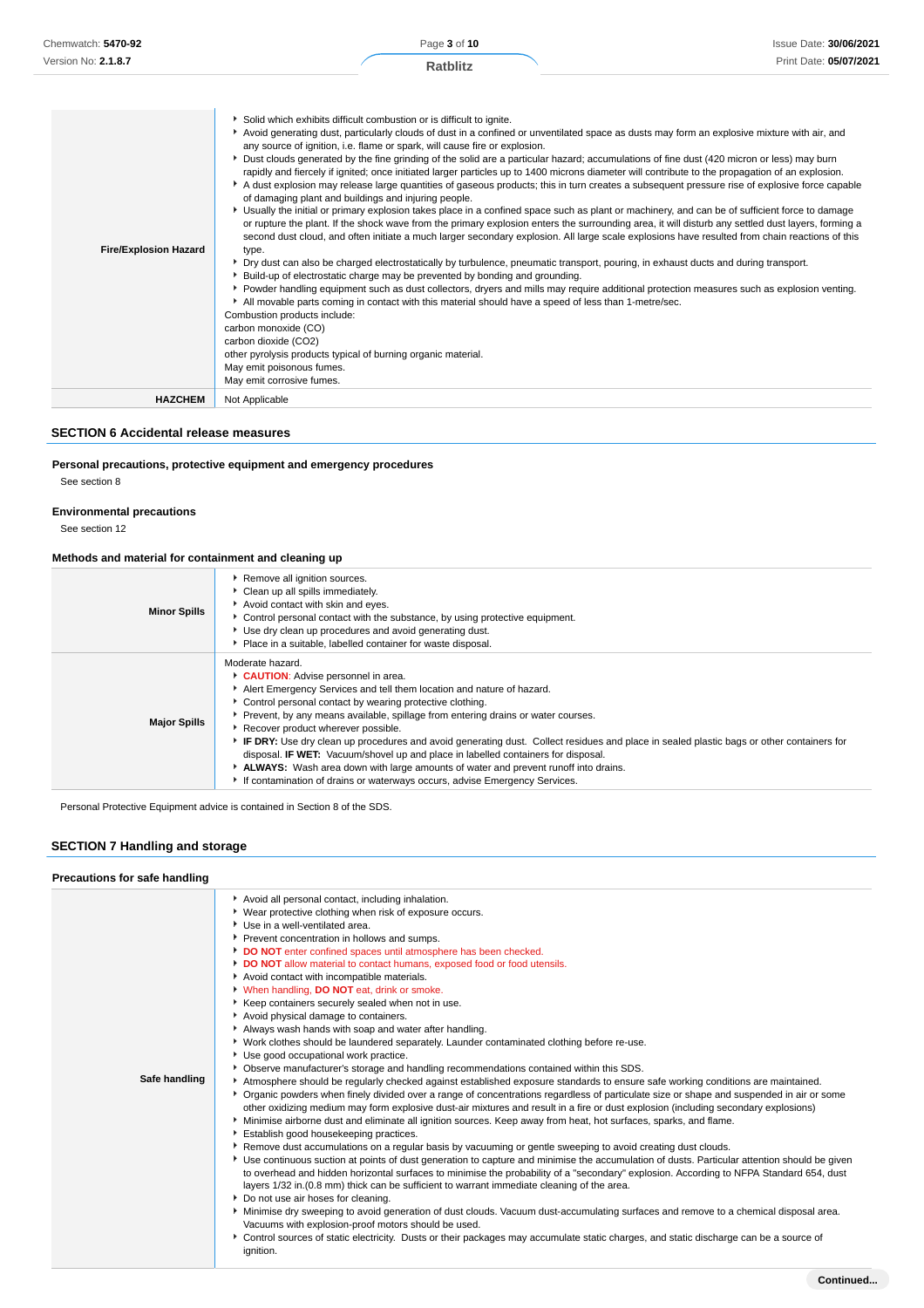|                   | Solids handling systems must be designed in accordance with applicable standards (e.g. NFPA including 654 and 77) and other national                                                                                                                                                                                                                                                                                                                                                                                                                                                                                                                                                                                               |
|-------------------|------------------------------------------------------------------------------------------------------------------------------------------------------------------------------------------------------------------------------------------------------------------------------------------------------------------------------------------------------------------------------------------------------------------------------------------------------------------------------------------------------------------------------------------------------------------------------------------------------------------------------------------------------------------------------------------------------------------------------------|
|                   | quidance.<br>► Do not empty directly into flammable solvents or in the presence of flammable vapors.                                                                                                                                                                                                                                                                                                                                                                                                                                                                                                                                                                                                                               |
|                   | The operator, the packaging container and all equipment must be grounded with electrical bonding and grounding systems. Plastic bags and<br>plastics cannot be grounded, and antistatic bags do not completely protect against development of static charges.<br>Empty containers may contain residual dust which has the potential to accumulate following settling. Such dusts may explode in the presence of<br>an appropriate ignition source.<br>Do NOT cut, drill, grind or weld such containers.                                                                                                                                                                                                                            |
|                   | In addition ensure such activity is not performed near full, partially empty or empty containers without appropriate workplace safety<br>authorisation or permit.                                                                                                                                                                                                                                                                                                                                                                                                                                                                                                                                                                  |
| Other information | Store in original containers.<br>Keep containers securely sealed.<br>Store in a cool, dry area protected from environmental extremes.<br>Store away from incompatible materials and foodstuff containers.<br>• Protect containers against physical damage and check regularly for leaks.<br>Observe manufacturer's storage and handling recommendations contained within this SDS.<br>For major quantities:<br>▶ Consider storage in bunded areas - ensure storage areas are isolated from sources of community water (including stormwater, ground<br>water, lakes and streams}.<br>Ensure that accidental discharge to air or water is the subject of a contingency disaster management plan; this may require consultation with |
|                   | local authorities.                                                                                                                                                                                                                                                                                                                                                                                                                                                                                                                                                                                                                                                                                                                 |

### **Conditions for safe storage, including any incompatibilities**

 $\overline{1}$ 

| Suitable container      | Polyethylene or polypropylene container.<br>Check all containers are clearly labelled and free from leaks. |
|-------------------------|------------------------------------------------------------------------------------------------------------|
| Storage incompatibility | Avoid reaction with oxidising agents                                                                       |

## **SECTION 8 Exposure controls / personal protection**

### **Control parameters**

### **Occupational Exposure Limits (OEL)**

### **INGREDIENT DATA**

| Source                       | Ingredient           | <b>Material name</b> | <b>TWA</b>           | <b>STEL</b>         | Peak          | <b>Notes</b>  |
|------------------------------|----------------------|----------------------|----------------------|---------------------|---------------|---------------|
| Australia Exposure Standards | warfarin             | Warfarin             | $0.1 \text{ mg/m}$ 3 | Not Available       | Not Available | Not Available |
| <b>Emergency Limits</b>      |                      |                      |                      |                     |               |               |
| Ingredient                   | TEEL-1               |                      | TEEL-2               |                     | TEEL-3        |               |
| warfarin                     | $1.8 \text{ mg/m}$   |                      | $20 \text{ mg/m}$ 3  |                     | 350 mg/m3     |               |
|                              |                      |                      |                      |                     |               |               |
| Ingredient                   | <b>Original IDLH</b> |                      |                      | <b>Revised IDLH</b> |               |               |
| warfarin                     | 100 mg/m $3$         |                      |                      | Not Available       |               |               |

## **MATERIAL DATA**

#### **Exposure controls**

| Appropriate engineering | Engineering controls are used to remove a hazard or place a barrier between the worker and the hazard. Well-designed engineering controls can<br>be highly effective in protecting workers and will typically be independent of worker interactions to provide this high level of protection.<br>The basic types of engineering controls are:<br>Process controls which involve changing the way a job activity or process is done to reduce the risk.<br>Enclosure and/or isolation of emission source which keeps a selected hazard "physically" away from the worker and ventilation that strategically<br>"adds" and "removes" air in the work environment. Ventilation can remove or dilute an air contaminant if designed properly. The design of a<br>ventilation system must match the particular process and chemical or contaminant in use.<br>Employers may need to use multiple types of controls to prevent employee overexposure.<br>Local exhaust ventilation is required where solids are handled as powders or crystals; even when particulates are relatively large, a certain<br>proportion will be powdered by mutual friction.<br>If in spite of local exhaust an adverse concentration of the substance in air could occur, respiratory protection should be considered.<br>Such protection might consist of:<br>(a): particle dust respirators, if necessary, combined with an absorption cartridge;<br>(b): filter respirators with absorption cartridge or canister of the right type;<br>(c): fresh-air hoods or masks.<br>Air contaminants generated in the workplace possess varying "escape" velocities which, in turn, determine the "capture velocities" of fresh<br>circulating air required to effectively remove the contaminant. |                                  |                                    |
|-------------------------|---------------------------------------------------------------------------------------------------------------------------------------------------------------------------------------------------------------------------------------------------------------------------------------------------------------------------------------------------------------------------------------------------------------------------------------------------------------------------------------------------------------------------------------------------------------------------------------------------------------------------------------------------------------------------------------------------------------------------------------------------------------------------------------------------------------------------------------------------------------------------------------------------------------------------------------------------------------------------------------------------------------------------------------------------------------------------------------------------------------------------------------------------------------------------------------------------------------------------------------------------------------------------------------------------------------------------------------------------------------------------------------------------------------------------------------------------------------------------------------------------------------------------------------------------------------------------------------------------------------------------------------------------------------------------------------------------------------------------------------------------------------------|----------------------------------|------------------------------------|
| controls                | Type of Contaminant:                                                                                                                                                                                                                                                                                                                                                                                                                                                                                                                                                                                                                                                                                                                                                                                                                                                                                                                                                                                                                                                                                                                                                                                                                                                                                                                                                                                                                                                                                                                                                                                                                                                                                                                                                |                                  | Air Speed:                         |
|                         | direct spray, spray painting in shallow booths, drum filling, conveyer loading, crusher dusts, gas discharge (active<br>1-2.5 m/s (200-500<br>generation into zone of rapid air motion)<br>$f/min.$ )                                                                                                                                                                                                                                                                                                                                                                                                                                                                                                                                                                                                                                                                                                                                                                                                                                                                                                                                                                                                                                                                                                                                                                                                                                                                                                                                                                                                                                                                                                                                                               |                                  |                                    |
|                         | grinding, abrasive blasting, tumbling, high speed wheel generated dusts (released at high initial velocity into zone<br>of very high rapid air motion).                                                                                                                                                                                                                                                                                                                                                                                                                                                                                                                                                                                                                                                                                                                                                                                                                                                                                                                                                                                                                                                                                                                                                                                                                                                                                                                                                                                                                                                                                                                                                                                                             |                                  | 2.5-10 m/s (500-2000<br>$f/min.$ ) |
|                         | Within each range the appropriate value depends on:                                                                                                                                                                                                                                                                                                                                                                                                                                                                                                                                                                                                                                                                                                                                                                                                                                                                                                                                                                                                                                                                                                                                                                                                                                                                                                                                                                                                                                                                                                                                                                                                                                                                                                                 |                                  |                                    |
|                         | Lower end of the range                                                                                                                                                                                                                                                                                                                                                                                                                                                                                                                                                                                                                                                                                                                                                                                                                                                                                                                                                                                                                                                                                                                                                                                                                                                                                                                                                                                                                                                                                                                                                                                                                                                                                                                                              | Upper end of the range           |                                    |
|                         | 1: Room air currents minimal or favourable to capture                                                                                                                                                                                                                                                                                                                                                                                                                                                                                                                                                                                                                                                                                                                                                                                                                                                                                                                                                                                                                                                                                                                                                                                                                                                                                                                                                                                                                                                                                                                                                                                                                                                                                                               | 1: Disturbing room air currents  |                                    |
|                         | 2: Contaminants of low toxicity or of nuisance value only.                                                                                                                                                                                                                                                                                                                                                                                                                                                                                                                                                                                                                                                                                                                                                                                                                                                                                                                                                                                                                                                                                                                                                                                                                                                                                                                                                                                                                                                                                                                                                                                                                                                                                                          | 2: Contaminants of high toxicity |                                    |
|                         | 3: Intermittent, low production.                                                                                                                                                                                                                                                                                                                                                                                                                                                                                                                                                                                                                                                                                                                                                                                                                                                                                                                                                                                                                                                                                                                                                                                                                                                                                                                                                                                                                                                                                                                                                                                                                                                                                                                                    | 3: High production, heavy use    |                                    |
|                         | 4: Large hood or large air mass in motion                                                                                                                                                                                                                                                                                                                                                                                                                                                                                                                                                                                                                                                                                                                                                                                                                                                                                                                                                                                                                                                                                                                                                                                                                                                                                                                                                                                                                                                                                                                                                                                                                                                                                                                           | 4: Small hood-local control only |                                    |
|                         | Simple theory shows that air velocity falls rapidly with distance away from the opening of a simple extraction pipe. Velocity generally decreases                                                                                                                                                                                                                                                                                                                                                                                                                                                                                                                                                                                                                                                                                                                                                                                                                                                                                                                                                                                                                                                                                                                                                                                                                                                                                                                                                                                                                                                                                                                                                                                                                   |                                  |                                    |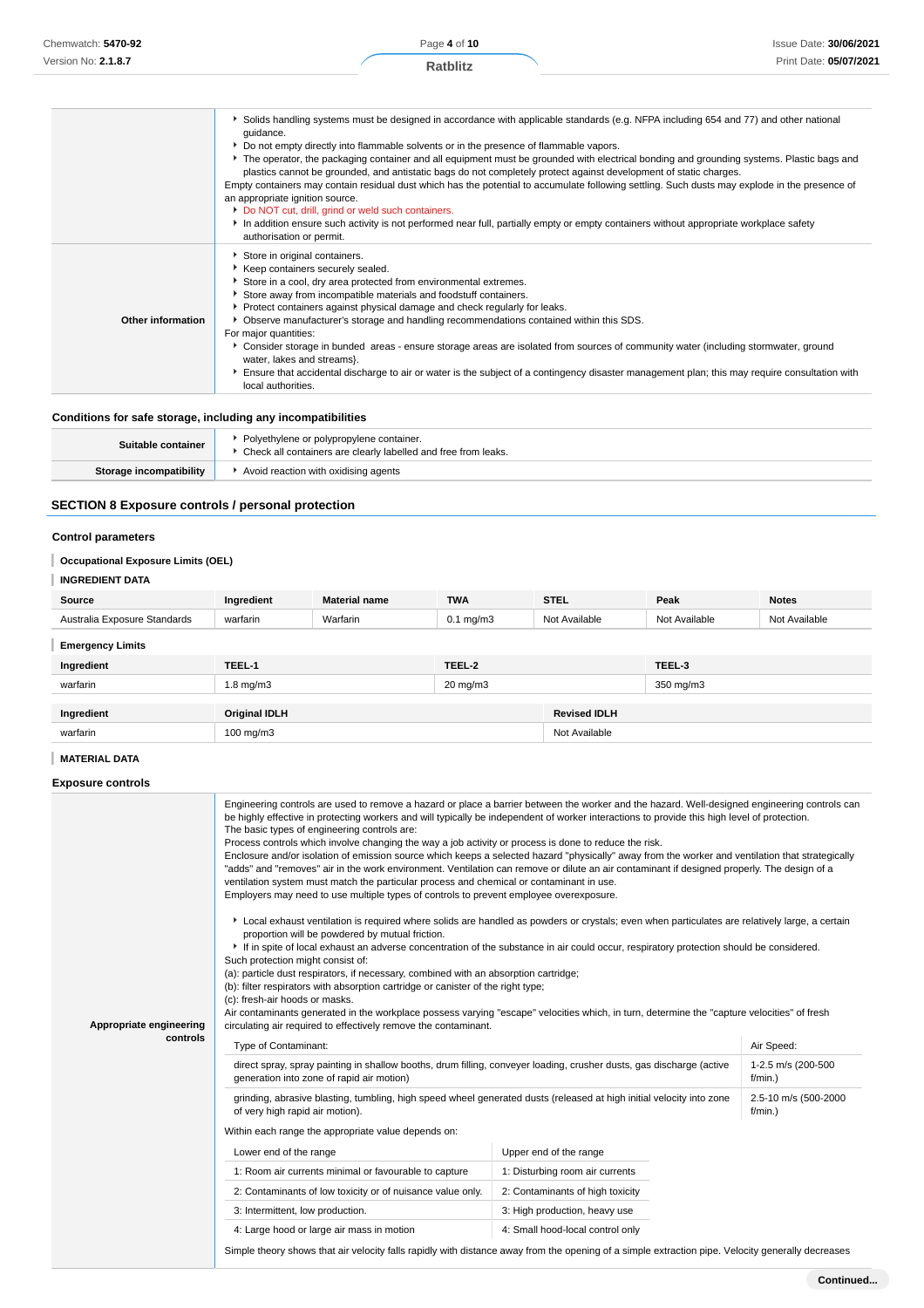|                              | with the square of distance from the extraction point (in simple cases). Therefore the air speed at the extraction point should be adjusted,<br>accordingly, after reference to distance from the contaminating source. The air velocity at the extraction fan, for example, should be a minimum of<br>4-10 m/s (800-2000 f/min) for extraction of crusher dusts generated 2 metres distant from the extraction point. Other mechanical considerations,<br>producing performance deficits within the extraction apparatus, make it essential that theoretical air velocities are multiplied by factors of 10 or<br>more when extraction systems are installed or used.                                                                                                                                                                                                                                                                                                                                                                                                                                                                                                                                                                                                                                                                                                                                                                                                                                                                                                                                                                                                                                                                                                                                                                                                                                                                                                                                                                                                                                                                                                                                                                                                                                                                                                                                                                                                                                                                                                                                                                                                                                                                                                                                                                                                                                                                                                                                                                                                                                                                                                                                                                                                                                                                                                                                                                                                                                                                                                                                                                                                                                                                                                                                                                                                                                                                                                                                                                                                                                                                                                                                                                         |
|------------------------------|------------------------------------------------------------------------------------------------------------------------------------------------------------------------------------------------------------------------------------------------------------------------------------------------------------------------------------------------------------------------------------------------------------------------------------------------------------------------------------------------------------------------------------------------------------------------------------------------------------------------------------------------------------------------------------------------------------------------------------------------------------------------------------------------------------------------------------------------------------------------------------------------------------------------------------------------------------------------------------------------------------------------------------------------------------------------------------------------------------------------------------------------------------------------------------------------------------------------------------------------------------------------------------------------------------------------------------------------------------------------------------------------------------------------------------------------------------------------------------------------------------------------------------------------------------------------------------------------------------------------------------------------------------------------------------------------------------------------------------------------------------------------------------------------------------------------------------------------------------------------------------------------------------------------------------------------------------------------------------------------------------------------------------------------------------------------------------------------------------------------------------------------------------------------------------------------------------------------------------------------------------------------------------------------------------------------------------------------------------------------------------------------------------------------------------------------------------------------------------------------------------------------------------------------------------------------------------------------------------------------------------------------------------------------------------------------------------------------------------------------------------------------------------------------------------------------------------------------------------------------------------------------------------------------------------------------------------------------------------------------------------------------------------------------------------------------------------------------------------------------------------------------------------------------------------------------------------------------------------------------------------------------------------------------------------------------------------------------------------------------------------------------------------------------------------------------------------------------------------------------------------------------------------------------------------------------------------------------------------------------------------------------------------------------------------------------------------------------------------------------------------------------------------------------------------------------------------------------------------------------------------------------------------------------------------------------------------------------------------------------------------------------------------------------------------------------------------------------------------------------------------------------------------------------------------------------------------------------------------------------|
| <b>Personal protection</b>   |                                                                                                                                                                                                                                                                                                                                                                                                                                                                                                                                                                                                                                                                                                                                                                                                                                                                                                                                                                                                                                                                                                                                                                                                                                                                                                                                                                                                                                                                                                                                                                                                                                                                                                                                                                                                                                                                                                                                                                                                                                                                                                                                                                                                                                                                                                                                                                                                                                                                                                                                                                                                                                                                                                                                                                                                                                                                                                                                                                                                                                                                                                                                                                                                                                                                                                                                                                                                                                                                                                                                                                                                                                                                                                                                                                                                                                                                                                                                                                                                                                                                                                                                                                                                                                                |
| Eye and face protection      | Safety glasses with side shields.<br>Chemical goggles.<br>Contact lenses may pose a special hazard; soft contact lenses may absorb and concentrate irritants. A written policy document, describing<br>the wearing of lenses or restrictions on use, should be created for each workplace or task. This should include a review of lens absorption<br>and adsorption for the class of chemicals in use and an account of injury experience. Medical and first-aid personnel should be trained in<br>their removal and suitable equipment should be readily available. In the event of chemical exposure, begin eye irrigation immediately and<br>remove contact lens as soon as practicable. Lens should be removed at the first signs of eye redness or irritation - lens should be removed in<br>a clean environment only after workers have washed hands thoroughly. [CDC NIOSH Current Intelligence Bulletin 59], [AS/NZS 1336 or<br>national equivalent]                                                                                                                                                                                                                                                                                                                                                                                                                                                                                                                                                                                                                                                                                                                                                                                                                                                                                                                                                                                                                                                                                                                                                                                                                                                                                                                                                                                                                                                                                                                                                                                                                                                                                                                                                                                                                                                                                                                                                                                                                                                                                                                                                                                                                                                                                                                                                                                                                                                                                                                                                                                                                                                                                                                                                                                                                                                                                                                                                                                                                                                                                                                                                                                                                                                                                  |
| <b>Skin protection</b>       | See Hand protection below                                                                                                                                                                                                                                                                                                                                                                                                                                                                                                                                                                                                                                                                                                                                                                                                                                                                                                                                                                                                                                                                                                                                                                                                                                                                                                                                                                                                                                                                                                                                                                                                                                                                                                                                                                                                                                                                                                                                                                                                                                                                                                                                                                                                                                                                                                                                                                                                                                                                                                                                                                                                                                                                                                                                                                                                                                                                                                                                                                                                                                                                                                                                                                                                                                                                                                                                                                                                                                                                                                                                                                                                                                                                                                                                                                                                                                                                                                                                                                                                                                                                                                                                                                                                                      |
| <b>Hands/feet protection</b> | <b>NOTE:</b><br>The material may produce skin sensitisation in predisposed individuals. Care must be taken, when removing gloves and other protective<br>equipment, to avoid all possible skin contact.<br>▶ Contaminated leather items, such as shoes, belts and watch-bands should be removed and destroyed.<br>The selection of suitable gloves does not only depend on the material, but also on further marks of quality which vary from manufacturer to<br>manufacturer. Where the chemical is a preparation of several substances, the resistance of the glove material can not be calculated in advance<br>and has therefore to be checked prior to the application.<br>The exact break through time for substances has to be obtained from the manufacturer of the protective gloves and has to be observed when<br>making a final choice.<br>Personal hygiene is a key element of effective hand care. Gloves must only be worn on clean hands. After using gloves, hands should be<br>washed and dried thoroughly. Application of a non-perfumed moisturiser is recommended.<br>Suitability and durability of glove type is dependent on usage. Important factors in the selection of gloves include:<br>frequency and duration of contact,<br>chemical resistance of glove material,<br>glove thickness and<br>٠<br>dexterity<br>Select gloves tested to a relevant standard (e.g. Europe EN 374, US F739, AS/NZS 2161.1 or national equivalent).<br>When prolonged or frequently repeated contact may occur, a glove with a protection class of 5 or higher (breakthrough time greater than<br>240 minutes according to EN 374, AS/NZS 2161.10.1 or national equivalent) is recommended.<br>When only brief contact is expected, a glove with a protection class of 3 or higher (breakthrough time greater than 60 minutes according to<br>EN 374, AS/NZS 2161.10.1 or national equivalent) is recommended.<br>Some glove polymer types are less affected by movement and this should be taken into account when considering gloves for long-term<br>٠<br>use.<br>Contaminated gloves should be replaced.<br>As defined in ASTM F-739-96 in any application, gloves are rated as:<br>Excellent when breakthrough time > 480 min<br>Good when breakthrough time > 20 min<br>٠<br>Fair when breakthrough time < 20 min<br>Poor when glove material degrades<br>For general applications, gloves with a thickness typically greater than 0.35 mm, are recommended.<br>It should be emphasised that glove thickness is not necessarily a good predictor of glove resistance to a specific chemical, as the permeation<br>efficiency of the glove will be dependent on the exact composition of the glove material. Therefore, glove selection should also be based on<br>consideration of the task requirements and knowledge of breakthrough times.<br>Glove thickness may also vary depending on the glove manufacturer, the glove type and the glove model. Therefore, the manufacturers'<br>technical data should always be taken into account to ensure selection of the most appropriate glove for the task.<br>Note: Depending on the activity being conducted, gloves of varying thickness may be required for specific tasks. For example:<br>Thinner gloves (down to 0.1 mm or less) may be required where a high degree of manual dexterity is needed. However, these gloves are<br>only likely to give short duration protection and would normally be just for single use applications, then disposed of.<br>Thicker gloves (up to 3 mm or more) may be required where there is a mechanical (as well as a chemical) risk i.e. where there is abrasion<br>or puncture potential<br>Gloves must only be worn on clean hands. After using gloves, hands should be washed and dried thoroughly. Application of a non-perfumed<br>moisturiser is recommended.<br>Experience indicates that the following polymers are suitable as glove materials for protection against undissolved, dry solids, where abrasive<br>particles are not present.<br>polychloroprene.<br>h nitrile rubber.<br>butyl rubber.<br>• fluorocaoutchouc.<br>polyvinyl chloride.<br>Gloves should be examined for wear and/ or degradation constantly. |
|                              |                                                                                                                                                                                                                                                                                                                                                                                                                                                                                                                                                                                                                                                                                                                                                                                                                                                                                                                                                                                                                                                                                                                                                                                                                                                                                                                                                                                                                                                                                                                                                                                                                                                                                                                                                                                                                                                                                                                                                                                                                                                                                                                                                                                                                                                                                                                                                                                                                                                                                                                                                                                                                                                                                                                                                                                                                                                                                                                                                                                                                                                                                                                                                                                                                                                                                                                                                                                                                                                                                                                                                                                                                                                                                                                                                                                                                                                                                                                                                                                                                                                                                                                                                                                                                                                |
| <b>Body protection</b>       | See Other protection below                                                                                                                                                                                                                                                                                                                                                                                                                                                                                                                                                                                                                                                                                                                                                                                                                                                                                                                                                                                                                                                                                                                                                                                                                                                                                                                                                                                                                                                                                                                                                                                                                                                                                                                                                                                                                                                                                                                                                                                                                                                                                                                                                                                                                                                                                                                                                                                                                                                                                                                                                                                                                                                                                                                                                                                                                                                                                                                                                                                                                                                                                                                                                                                                                                                                                                                                                                                                                                                                                                                                                                                                                                                                                                                                                                                                                                                                                                                                                                                                                                                                                                                                                                                                                     |
| Other protection             | • Overalls.<br>▶ P.V.C apron.<br>Barrier cream.<br>Skin cleansing cream.<br>▶ Eye wash unit.                                                                                                                                                                                                                                                                                                                                                                                                                                                                                                                                                                                                                                                                                                                                                                                                                                                                                                                                                                                                                                                                                                                                                                                                                                                                                                                                                                                                                                                                                                                                                                                                                                                                                                                                                                                                                                                                                                                                                                                                                                                                                                                                                                                                                                                                                                                                                                                                                                                                                                                                                                                                                                                                                                                                                                                                                                                                                                                                                                                                                                                                                                                                                                                                                                                                                                                                                                                                                                                                                                                                                                                                                                                                                                                                                                                                                                                                                                                                                                                                                                                                                                                                                   |

## **Respiratory protection**

Particulate. (AS/NZS 1716 & 1715, EN 143:2000 & 149:001, ANSI Z88 or national equivalent)

| ame | . .<br>пан | Ful. |  |
|-----|------------|------|--|
|     |            |      |  |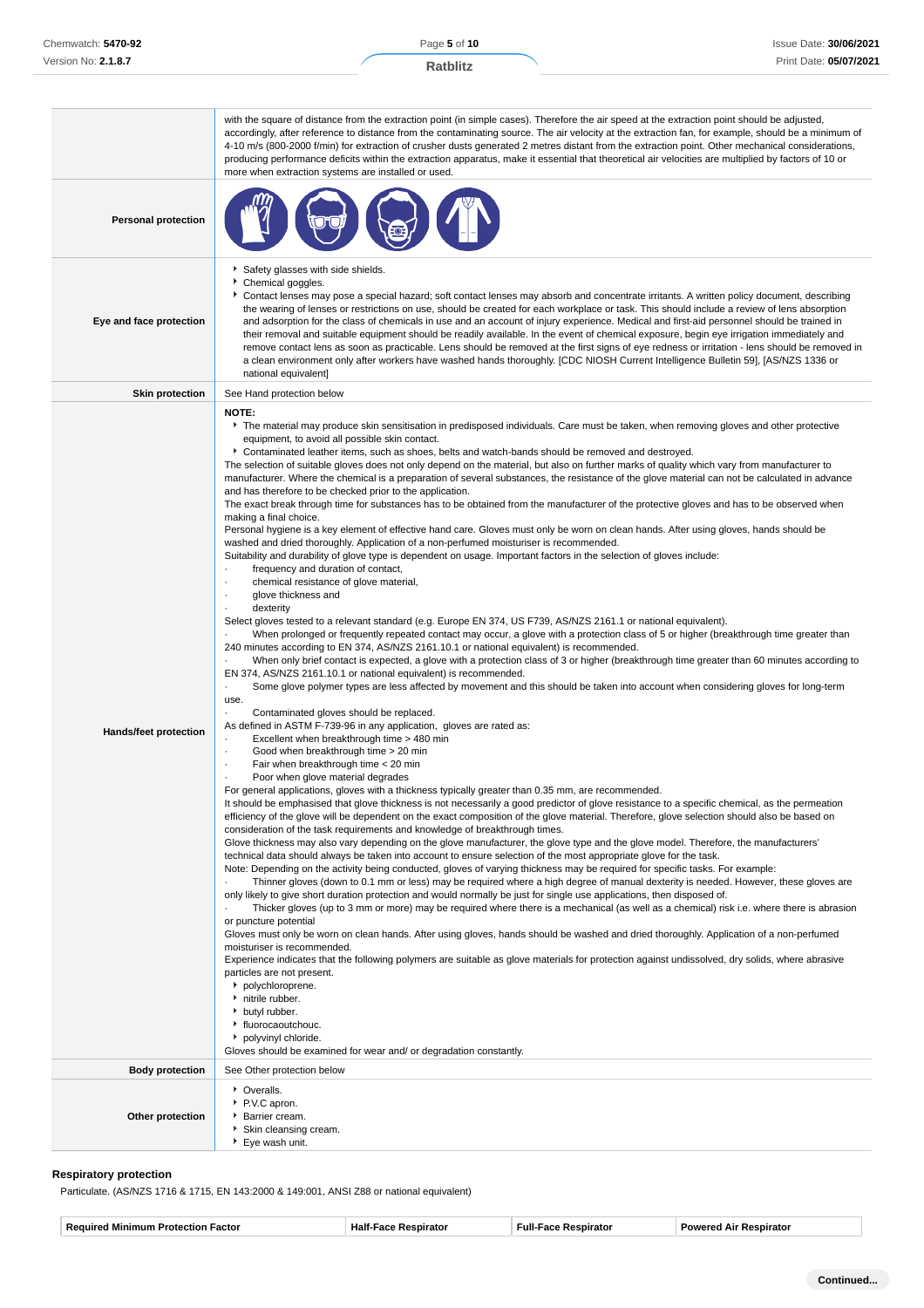| up to $10 \times ES$  | P <sub>1</sub><br>Air-line* |                | PAPR-P1<br>$\overline{\phantom{a}}$ |
|-----------------------|-----------------------------|----------------|-------------------------------------|
| up to $50 \times ES$  | Air-line**                  | <b>P2</b>      | PAPR-P2                             |
| up to $100 \times ES$ |                             | P <sub>3</sub> | $\overline{\phantom{a}}$            |
|                       |                             | Air-line*      | $\overline{\phantom{a}}$            |
| $100 + x ES$          |                             | Air-line**     | PAPR-P3                             |

\* - Negative pressure demand \*\* - Continuous flow

A(All classes) = Organic vapours, B AUS or B1 = Acid gasses, B2 = Acid gas or hydrogen cyanide(HCN), B3 = Acid gas or hydrogen cyanide(HCN), E = Sulfur dioxide(SO2), G = Agricultural chemicals, K = Ammonia(NH3), Hg = Mercury, NO = Oxides of nitrogen, MB = Methyl bromide, AX = Low boiling point organic compounds(below 65 degC)

· Respirators may be necessary when engineering and administrative controls do not adequately prevent exposures.

· The decision to use respiratory protection should be based on professional judgment that takes into account toxicity information, exposure measurement data, and frequency and likelihood of the worker's exposure - ensure users are not subject to high thermal loads which may result in heat stress or distress due to personal protective equipment (powered, positive flow, full face apparatus may be an option).

Published occupational exposure limits, where they exist, will assist in determining the adequacy of the selected respiratory protection. These may be government mandated or vendor recommended.

Certified respirators will be useful for protecting workers from inhalation of particulates when properly selected and fit tested as part of a complete respiratory protection program.

· Where protection from nuisance levels of dusts are desired, use type N95 (US) or type P1 (EN143) dust masks. Use respirators and components tested and approved under appropriate government standards such as NIOSH (US) or CEN (EU)

· Use approved positive flow mask if significant quantities of dust becomes airborne.

· Try to avoid creating dust conditions.

Class P2 particulate filters are used for protection against mechanically and thermally generated particulates or both.

P2 is a respiratory filter rating under various international standards, Filters at least 94% of airborne particles

Suitable for:

Relatively small particles generated by mechanical processes eg. grinding, cutting, sanding, drilling, sawing.

- Sub-micron thermally generated particles e.g. welding fumes, fertilizer and bushfire smoke.
- · Biologically active airborne particles under specified infection control applications e.g. viruses, bacteria, COVID-19, SARS

### **SECTION 9 Physical and chemical properties**

#### **Information on basic physical and chemical properties**

| Golden coloured lump free granules with biscuit odour; not miscible with water.<br>Appearance |                |                                            |                |
|-----------------------------------------------------------------------------------------------|----------------|--------------------------------------------|----------------|
|                                                                                               |                |                                            |                |
| <b>Physical state</b>                                                                         | Solid          | Relative density (Water = $1$ )            | 0.7            |
| Odour                                                                                         | Not Available  | Partition coefficient n-octanol<br>/ water | Not Available  |
| <b>Odour threshold</b>                                                                        | Not Available  | Auto-ignition temperature (°C)             | Not Available  |
| pH (as supplied)                                                                              | Not Applicable | Decomposition temperature                  | Not Available  |
| Melting point / freezing point<br>(°C)                                                        | Not Available  | Viscosity (cSt)                            | Not Available  |
| Initial boiling point and boiling<br>range (°C)                                               | Not Available  | Molecular weight (g/mol)                   | Not Applicable |
| Flash point (°C)                                                                              | Not Applicable | <b>Taste</b>                               | Not Available  |
| <b>Evaporation rate</b>                                                                       | Not Available  | <b>Explosive properties</b>                | Not Available  |
| Flammability                                                                                  | Not Applicable | <b>Oxidising properties</b>                | Not Available  |
| Upper Explosive Limit (%)                                                                     | Not Applicable | Surface Tension (dyn/cm or<br>$mN/m$ )     | Not Applicable |
| Lower Explosive Limit (%)                                                                     | Not Applicable | <b>Volatile Component (%vol)</b>           | Not Available  |
| Vapour pressure (kPa)                                                                         | Not Available  | Gas group                                  | Not Available  |
| Solubility in water                                                                           | Immiscible     | pH as a solution (%)                       | Not Available  |
| Vapour density $(Air = 1)$                                                                    | Not Available  | VOC g/L                                    | Not Available  |

### **SECTION 10 Stability and reactivity**

| Reactivity                                 | See section 7                                                                                                                        |
|--------------------------------------------|--------------------------------------------------------------------------------------------------------------------------------------|
| <b>Chemical stability</b>                  | • Unstable in the presence of incompatible materials.<br>▶ Product is considered stable.<br>Hazardous polymerisation will not occur. |
| Possibility of hazardous<br>reactions      | See section 7                                                                                                                        |
| <b>Conditions to avoid</b>                 | See section 7                                                                                                                        |
| Incompatible materials                     | See section 7                                                                                                                        |
| <b>Hazardous decomposition</b><br>products | See section 5                                                                                                                        |

#### **SECTION 11 Toxicological information**

#### **Information on toxicological effects**

**Inhaled**

The material is not thought to produce either adverse health effects or irritation of the respiratory tract following inhalation (as classified by EC Directives using animal models). Nevertheless, adverse systemic effects have been produced following exposure of animals by at least one other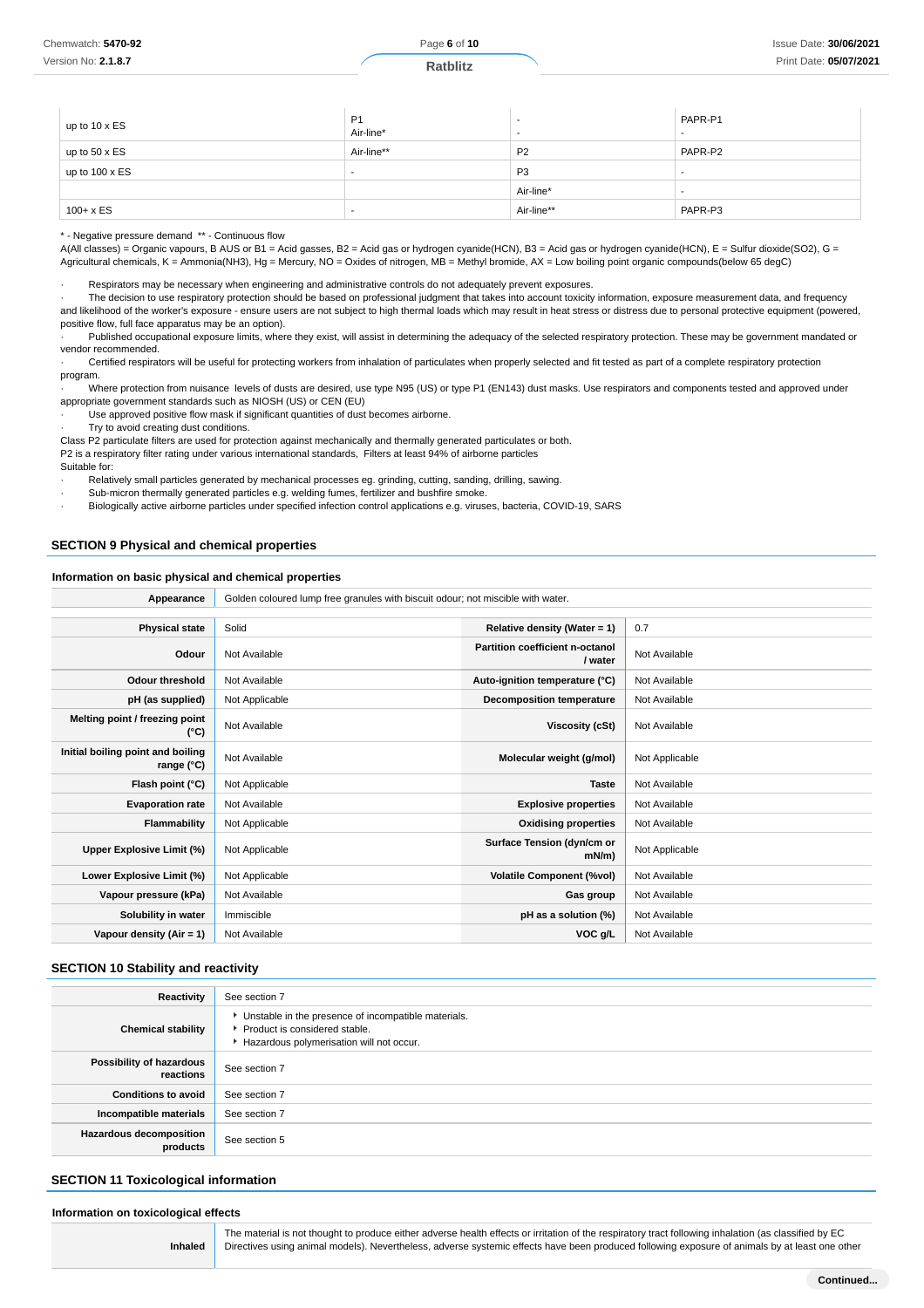|                     | route and good hygiene practice requires that exposure be kept to a minimum and that suitable control measures be used in an occupational<br>setting.                                                                                                                                                                                                                                                                                                                                                                                                                                                                                                                                                                                                                                                                                                                                                                                                                                                                                                                                                                                                                                          |
|---------------------|------------------------------------------------------------------------------------------------------------------------------------------------------------------------------------------------------------------------------------------------------------------------------------------------------------------------------------------------------------------------------------------------------------------------------------------------------------------------------------------------------------------------------------------------------------------------------------------------------------------------------------------------------------------------------------------------------------------------------------------------------------------------------------------------------------------------------------------------------------------------------------------------------------------------------------------------------------------------------------------------------------------------------------------------------------------------------------------------------------------------------------------------------------------------------------------------|
| Ingestion           | 4-Hydroxycoumarins (syn: coumarins) and indan-1,3-dione derivatives are often used as rodenticides and as anticoagulant drugs. They cause<br>spontaneous and lethal haemorrhage in the rodents that ingest them. Under the general name antivitamin K they block the hepatic synthesis of<br>prothrombin at the expense of vitamin K (coumarin itself produces little antiprothrombin activity). Under normal conditions of use they present<br>little danger to man although they may produce haemorrhagic accidents if they are absorbed in large or repeated doses or by certain persons<br>with a natural or acquired sensitivity. Poisonings may produce nausea and vomiting effects may be delayed for several days. Other symptoms<br>include bleeding gums, an increased tendency to bruise, blood in the urine and faeces and excessive bleeding from minor cuts or scratches.<br>Severe poisonings may result in haemorrhagic shock, coma and death. In rare cases kidney, liver or lymphatic lesions have been seen.<br>Accidental ingestion of the material may be damaging to the health of the individual.                                                                       |
| <b>Skin Contact</b> | Skin contact is not thought to produce harmful health effects (as classified under EC Directives using animal models). Systemic harm, however,<br>has been identified following exposure of animals by at least one other route and the material may still produce health damage following entry<br>through wounds, lesions or abrasions. Good hygiene practice requires that exposure be kept to a minimum and that suitable gloves be used in an<br>occupational setting.<br>Open cuts, abraded or irritated skin should not be exposed to this material<br>Entry into the blood-stream through, for example, cuts, abrasions, puncture wounds or lesions, may produce systemic injury with harmful effects.<br>Examine the skin prior to the use of the material and ensure that any external damage is suitably protected.                                                                                                                                                                                                                                                                                                                                                                 |
| Eye                 | Although the material is not thought to be an irritant (as classified by EC Directives), direct contact with the eye may cause transient discomfort<br>characterised by tearing or conjunctival redness (as with windburn). Slight abrasive damage may also result. The material may produce foreign<br>body irritation in certain individuals.                                                                                                                                                                                                                                                                                                                                                                                                                                                                                                                                                                                                                                                                                                                                                                                                                                                |
| Chronic             | There is sufficient evidence to establish a causal relationship between human exposure to the material and subsequent developmental toxic<br>effects in the off-spring.<br>Repeated exposure to some coumarin derivatives may produce nosebleed, bleeding gut and pharynx, petechial rash, widespread bruising,<br>haematoma, haemoptysis, haematemesis, haematuria and bloody stools. Bleeding into the organs, gastrointestinal tract, joints, abdominal or<br>retroperitoneal area may produce localised pain. Anaemia with weakness, pallor and shock may result from occupational exposures - severe<br>haemorrhaging may be fatal. Many coumarins are mutagenic and high doses by mouth produce bile duct carcinomas in rats. Coumarins also<br>antagonise tumour induction by carcinogens and possess potent antimetastatic properties.<br>Clinical use of the structurally related indanediones has produced pyrexia, renal tubular necrosis, paralysis of accommodation and exfoliative<br>dermatitis.<br>Coumarin and its derivatives may act as slight allergens in contact with mucous membranes. Absorption by the lungs is not considered to be a<br>significant route of entry. |
|                     |                                                                                                                                                                                                                                                                                                                                                                                                                                                                                                                                                                                                                                                                                                                                                                                                                                                                                                                                                                                                                                                                                                                                                                                                |

|          | <b>TOXICITY</b>                                                                                                                                                                                                                 | <b>IRRITATION</b> |
|----------|---------------------------------------------------------------------------------------------------------------------------------------------------------------------------------------------------------------------------------|-------------------|
| Ratblitz | Not Available                                                                                                                                                                                                                   | Not Available     |
|          | <b>TOXICITY</b>                                                                                                                                                                                                                 | <b>IRRITATION</b> |
|          | dermal (rat) LD50: 40 mg/kg $[1]$                                                                                                                                                                                               | Not Available     |
| warfarin | Inhalation(Rat) LC50; 0.32 mg/L4h <sup>[2]</sup>                                                                                                                                                                                |                   |
|          | Oral(Mammal) LD50; 1 mg/kg[2]                                                                                                                                                                                                   |                   |
| Legend:  | 1. Value obtained from Europe ECHA Registered Substances - Acute toxicity 2.* Value obtained from manufacturer's SDS. Unless otherwise<br>specified data extracted from RTECS - Register of Toxic Effect of chemical Substances |                   |

| <b>WARFARIN</b>                             | Exposure to the material for prolonged periods may cause physical defects in the developing embryo (teratogenesis). |                                 |                                                                                                    |
|---------------------------------------------|---------------------------------------------------------------------------------------------------------------------|---------------------------------|----------------------------------------------------------------------------------------------------|
|                                             |                                                                                                                     |                                 |                                                                                                    |
| <b>Acute Toxicity</b>                       | ×                                                                                                                   | Carcinogenicity                 | ×                                                                                                  |
| <b>Skin Irritation/Corrosion</b>            | ×                                                                                                                   | Reproductivity                  | ×                                                                                                  |
| <b>Serious Eye Damage/Irritation</b>        | ×                                                                                                                   | <b>STOT - Single Exposure</b>   | ×                                                                                                  |
| <b>Respiratory or Skin</b><br>sensitisation | $\check{ }$<br>⌒                                                                                                    | <b>STOT - Repeated Exposure</b> | $\boldsymbol{\mathsf{x}}$                                                                          |
| <b>Mutagenicity</b>                         | ×                                                                                                                   | <b>Aspiration Hazard</b>        | ×                                                                                                  |
|                                             |                                                                                                                     | Legend:                         | $\blacktriangleright$ - Data either not available or does not fill the criteria for classification |

 $\blacktriangleright$  – Data available to make classification

## **SECTION 12 Ecological information**

| <b>Toxicity</b> |                  |                           |                                                                                                                                                                                                                                                                                                                                                                                                 |                     |                  |
|-----------------|------------------|---------------------------|-------------------------------------------------------------------------------------------------------------------------------------------------------------------------------------------------------------------------------------------------------------------------------------------------------------------------------------------------------------------------------------------------|---------------------|------------------|
|                 | Endpoint         | <b>Test Duration (hr)</b> | <b>Species</b>                                                                                                                                                                                                                                                                                                                                                                                  | Value               | Source           |
| <b>Ratblitz</b> | Not<br>Available | Not Available             | Not Available                                                                                                                                                                                                                                                                                                                                                                                   | Not<br>Available    | Not<br>Available |
|                 | Endpoint         | <b>Test Duration (hr)</b> | <b>Species</b>                                                                                                                                                                                                                                                                                                                                                                                  | Value               | Source           |
|                 | NOEC(ECx)        | 72h                       | Fish                                                                                                                                                                                                                                                                                                                                                                                            | 9.636mg/L           | 4                |
| warfarin        | EC50             | 72h                       | Algae or other aguatic plants                                                                                                                                                                                                                                                                                                                                                                   | $>83.2$ mg/l        | 2                |
|                 | <b>LC50</b>      | 96h                       | Fish                                                                                                                                                                                                                                                                                                                                                                                            | 12 <sub>mq</sub> /I | 2                |
|                 | EC50             | 48h                       | Crustacea                                                                                                                                                                                                                                                                                                                                                                                       | $>17$ mg/L          | 4                |
| Legend:         |                  |                           | Extracted from 1. IUCLID Toxicity Data 2. Europe ECHA Registered Substances - Ecotoxicological Information - Aquatic Toxicity 3. EPIWIN Suite<br>V3.12 (QSAR) - Aquatic Toxicity Data (Estimated) 4. US EPA, Ecotox database - Aquatic Toxicity Data 5. ECETOC Aquatic Hazard Assessment<br>Data 6. NITE (Japan) - Bioconcentration Data 7. METI (Japan) - Bioconcentration Data 8. Vendor Data |                     |                  |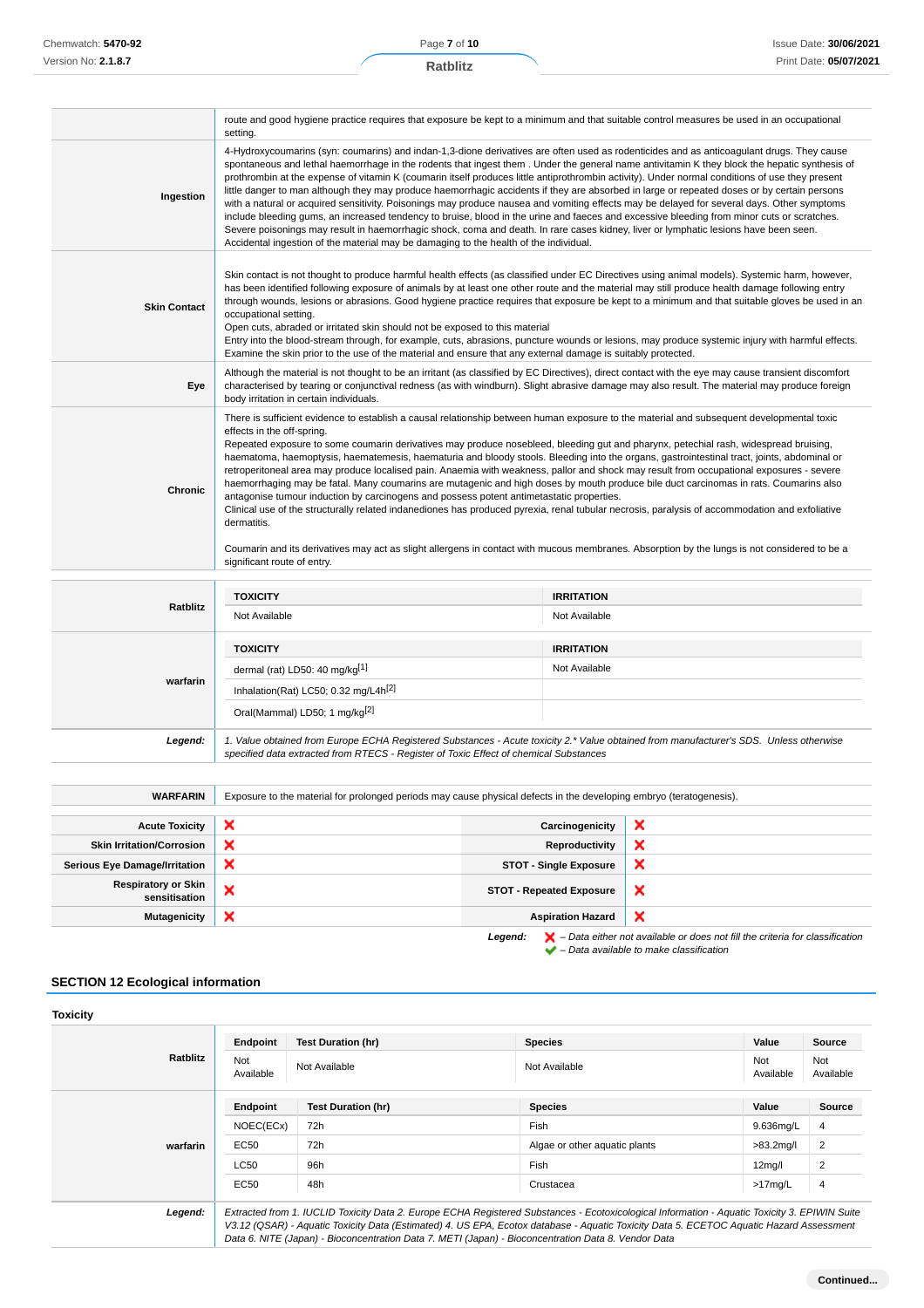### **Ratblitz**

for coumarin/ indanedione rodenticides:

#### These rodenticides are anticoagulants.

### **Environmental fate:**

Because of their low vapour pressure, they do not readily volatilise into the air. Henry's Law constants indicate low volatility from moist soil and water surfaces. The partition coefficients indicate that most have the potential for bioaccumulation.

Available data indicate that they are moderately persistent and immobile in soils. An exception is bromadiolone, which may leach in soils low in organic matter and clay.They appear to be stable to hydrolysis at pH 7 and 9.

Ecotoxicity:

#### **Ecotoxicity:**

Laboratory studies demonstrated that these this class of pesticide is acutely and chronically toxic to a wide variety of organisms, including birds, mammals, fish and aquatic invertebrates.

Freshwater Invertebrate EC50: 0.24-2.0 mg a.i./L (typical values - moderately to highly toxic)

Freshwater Fish LC50: 0.015-7.5 mg a.i./L (typical values -d moderately to very highly toxic).

Birds Acute LD50: 0.26-620 mg a.i./kg (typical - moderately to very highly toxic) Birds Chonic Dietary LC50: 0.8-906 mg a.i. mg/kg (typical - moderately to very highly toxic)

Mammals LD50: 0.2-35.7 mg a.i./kg (typical - very highly toxic)

In addition, they are a cause of secondary toxicity to predator/scavenger birds and mammals.

**DO NOT** discharge into sewer or waterways.

#### **Persistence and degradability**

| Ingredient | Persistence: Water/Soil     | Persistence: Air              |
|------------|-----------------------------|-------------------------------|
| warfarin   | LOW (Half-life $=$ 56 days) | LOW (Half-life $= 0.08$ days) |

#### **Bioaccumulative potential**

| Ingredient | Bioaccumulation       |
|------------|-----------------------|
| warfarin   | LOW (LogKOW = $2.6$ ) |
|            |                       |

### **Mobility in soil**

| Ingredient | <b>bility</b> |  |
|------------|---------------|--|
| wartarin   |               |  |

### **SECTION 13 Disposal considerations**

| Waste treatment methods      |                                                                                                                                                                                                                                                                                                                                                                                                                                                                                                                                                                                                                                                                                                                                                                                                                                                                                                                                                                                                                                                  |
|------------------------------|--------------------------------------------------------------------------------------------------------------------------------------------------------------------------------------------------------------------------------------------------------------------------------------------------------------------------------------------------------------------------------------------------------------------------------------------------------------------------------------------------------------------------------------------------------------------------------------------------------------------------------------------------------------------------------------------------------------------------------------------------------------------------------------------------------------------------------------------------------------------------------------------------------------------------------------------------------------------------------------------------------------------------------------------------|
| Product / Packaging disposal | • Containers may still present a chemical hazard/ danger when empty.<br>Return to supplier for reuse/ recycling if possible.<br>Otherwise:<br>If container can not be cleaned sufficiently well to ensure that residuals do not remain or if the container cannot be used to store the same<br>product, then puncture containers, to prevent re-use, and bury at an authorised landfill.<br>▶ Where possible retain label warnings and SDS and observe all notices pertaining to the product.<br>Recycle wherever possible.<br>▶ Consult manufacturer for recycling options or consult local or regional waste management authority for disposal if no suitable treatment or<br>disposal facility can be identified.<br>Dispose of by: burial in a land-fill specifically licensed to accept chemical and / or pharmaceutical wastes or Incineration in a licensed<br>apparatus (after admixture with suitable combustible material)<br>Decontaminate empty containers. Observe all label safeguards until containers are cleaned and destroyed. |

#### **SECTION 14 Transport information**

| <b>Labels Required</b>  |                |  |
|-------------------------|----------------|--|
| <b>Marine Pollutant</b> | <b>NO</b>      |  |
| <b>HAZCHEM</b>          | Not Applicable |  |

**Land transport (ADG): NOT REGULATED FOR TRANSPORT OF DANGEROUS GOODS**

**Air transport (ICAO-IATA / DGR): NOT REGULATED FOR TRANSPORT OF DANGEROUS GOODS**

**Sea transport (IMDG-Code / GGVSee): NOT REGULATED FOR TRANSPORT OF DANGEROUS GOODS**

**Transport in bulk according to Annex II of MARPOL and the IBC code**

Not Applicable

#### **Transport in bulk in accordance with MARPOL Annex V and the IMSBC Code**

| Dr.      | Group                         |
|----------|-------------------------------|
| warfarin | N <sub>0</sub><br>≅lable<br>. |
|          |                               |

### **Transport in bulk in accordance with the ICG Code**

|          | <b>Ship Type</b>  |
|----------|-------------------|
| wartarin | ∽י<br>∵vailable ∵ |
|          |                   |

## **SECTION 15 Regulatory information**

**Safety, health and environmental regulations / legislation specific for the substance or mixture**

**warfarin is found on the following regulatory lists**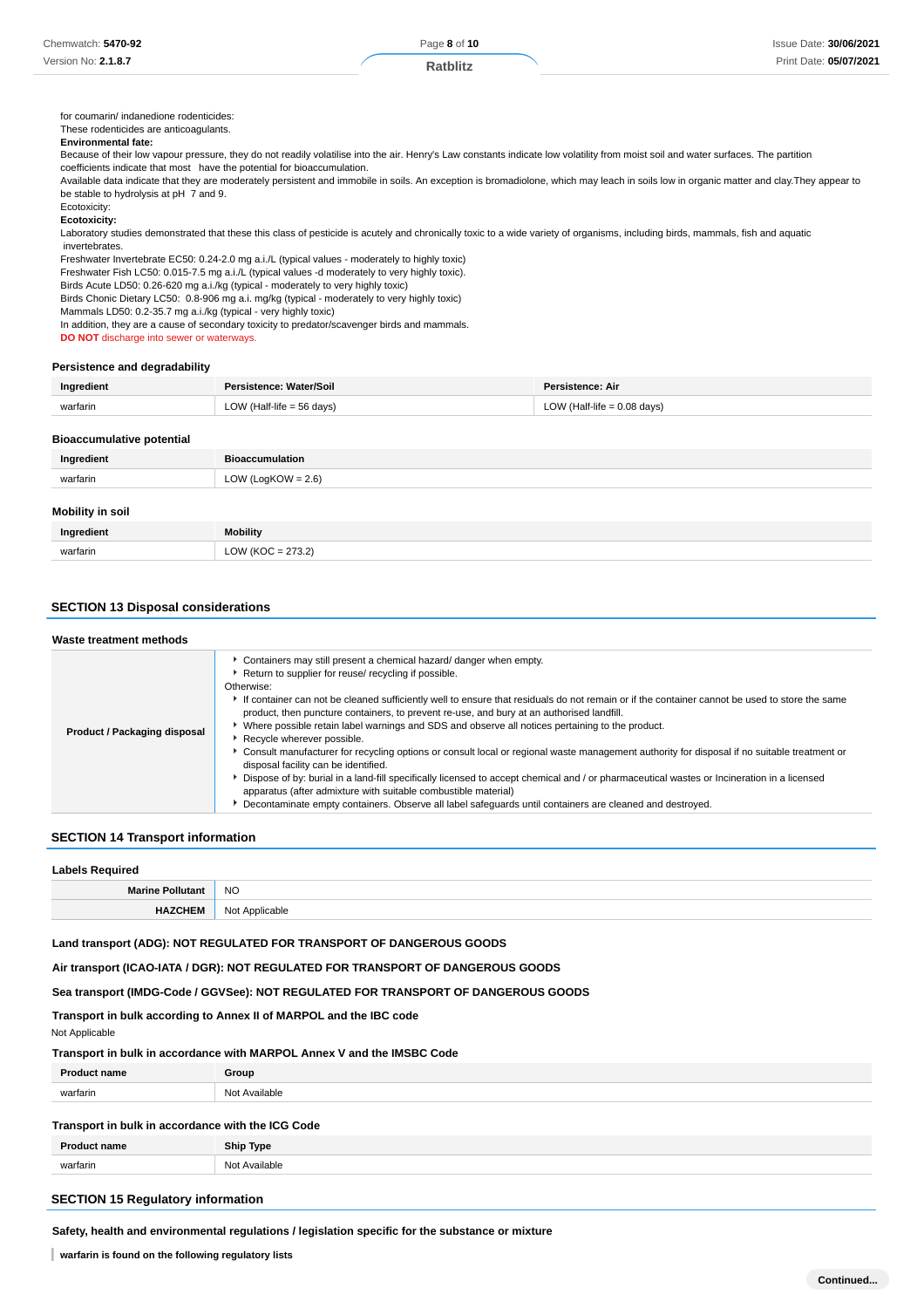| Chemwatch: 5470-92  | Page 9 of 10    | Issue Date: 30/06/2021 |
|---------------------|-----------------|------------------------|
| Version No: 2.1.8.7 | <b>Ratblitz</b> | Print Date: 05/07/2021 |

Australia Chemicals with non-industrial uses removed from the Australian Inventory of Chemical Substances (old Inventory)

Australia Hazardous Chemical Information System (HCIS) - Hazardous Chemicals Australia Standard for the Uniform Scheduling of Medicines and Poisons (SUSMP) - Schedule 4

Australia Standard for the Uniform Scheduling of Medicines and Poisons (SUSMP) - Schedule 5

Australia Standard for the Uniform Scheduling of Medicines and Poisons (SUSMP) -

Schedule 6

Chemical Footprint Project - Chemicals of High Concern List

#### **National Inventory Status**

| <b>National Inventory</b>                          | <b>Status</b>                                                                                                                                                                                            |
|----------------------------------------------------|----------------------------------------------------------------------------------------------------------------------------------------------------------------------------------------------------------|
| Australia - AIIC / Australia<br>Non-Industrial Use | Yes                                                                                                                                                                                                      |
| Canada - DSL                                       | Yes                                                                                                                                                                                                      |
| Canada - NDSL                                      | No (warfarin)                                                                                                                                                                                            |
| China - IECSC                                      | Yes                                                                                                                                                                                                      |
| Europe - EINEC / ELINCS / NLP                      | Yes                                                                                                                                                                                                      |
| Japan - ENCS                                       | Yes                                                                                                                                                                                                      |
| Korea - KECI                                       | Yes                                                                                                                                                                                                      |
| New Zealand - NZIoC                                | Yes                                                                                                                                                                                                      |
| Philippines - PICCS                                | Yes                                                                                                                                                                                                      |
| USA - TSCA                                         | Yes                                                                                                                                                                                                      |
| Taiwan - TCSI                                      | Yes                                                                                                                                                                                                      |
| Mexico - INSQ                                      | Yes                                                                                                                                                                                                      |
| Vietnam - NCI                                      | Yes                                                                                                                                                                                                      |
| Russia - FBEPH                                     | Yes                                                                                                                                                                                                      |
| Legend:                                            | Yes = All CAS declared ingredients are on the inventory<br>No = One or more of the CAS listed ingredients are not on the inventory and are not exempt from listing(see specific ingredients in brackets) |

### **SECTION 16 Other information**

#### **SDS Version Summary**

| Version | Date of<br>Update | <b>Sections Updated</b>                                                                                                                  |
|---------|-------------------|------------------------------------------------------------------------------------------------------------------------------------------|
| 2.1.8.7 | 30/06/2021        | Acute Health (inhaled), Acute Health (skin), Acute Health (swallowed), Chronic Health, Classification, Exposure Standard,<br>Ingredients |

#### **Other information**

Classification of the preparation and its individual components has drawn on official and authoritative sources as well as independent review by the Chemwatch Classification committee using available literature references.

The SDS is a Hazard Communication tool and should be used to assist in the Risk Assessment. Many factors determine whether the reported Hazards are Risks in the workplace or other settings. Risks may be determined by reference to Exposures Scenarios. Scale of use, frequency of use and current or available engineering controls must be considered.

#### **Definitions and abbreviations**

PC-TWA: Permissible Concentration-Time Weighted Average PC-STEL: Permissible Concentration-Short Term Exposure Limit IARC: International Agency for Research on Cancer ACGIH: American Conference of Governmental Industrial Hygienists STEL: Short Term Exposure Limit TEEL: Temporary Emergency Exposure Limit。 IDLH: Immediately Dangerous to Life or Health Concentrations ES: Exposure Standard OSF: Odour Safety Factor NOAEL :No Observed Adverse Effect Level LOAEL: Lowest Observed Adverse Effect Level TLV: Threshold Limit Value LOD: Limit Of Detection OTV: Odour Threshold Value BCF: BioConcentration Factors BEI: Biological Exposure Index AIIC: Australian Inventory of Industrial Chemicals DSL: Domestic Substances List NDSL: Non-Domestic Substances List IECSC: Inventory of Existing Chemical Substance in China EINECS: European INventory of Existing Commercial chemical Substances ELINCS: European List of Notified Chemical Substances NLP: No-Longer Polymers ENCS: Existing and New Chemical Substances Inventory KECI: Korea Existing Chemicals Inventory NZIoC: New Zealand Inventory of Chemicals PICCS: Philippine Inventory of Chemicals and Chemical Substances TSCA: Toxic Substances Control Act TCSI: Taiwan Chemical Substance Inventory INSQ: Inventario Nacional de Sustancias Químicas